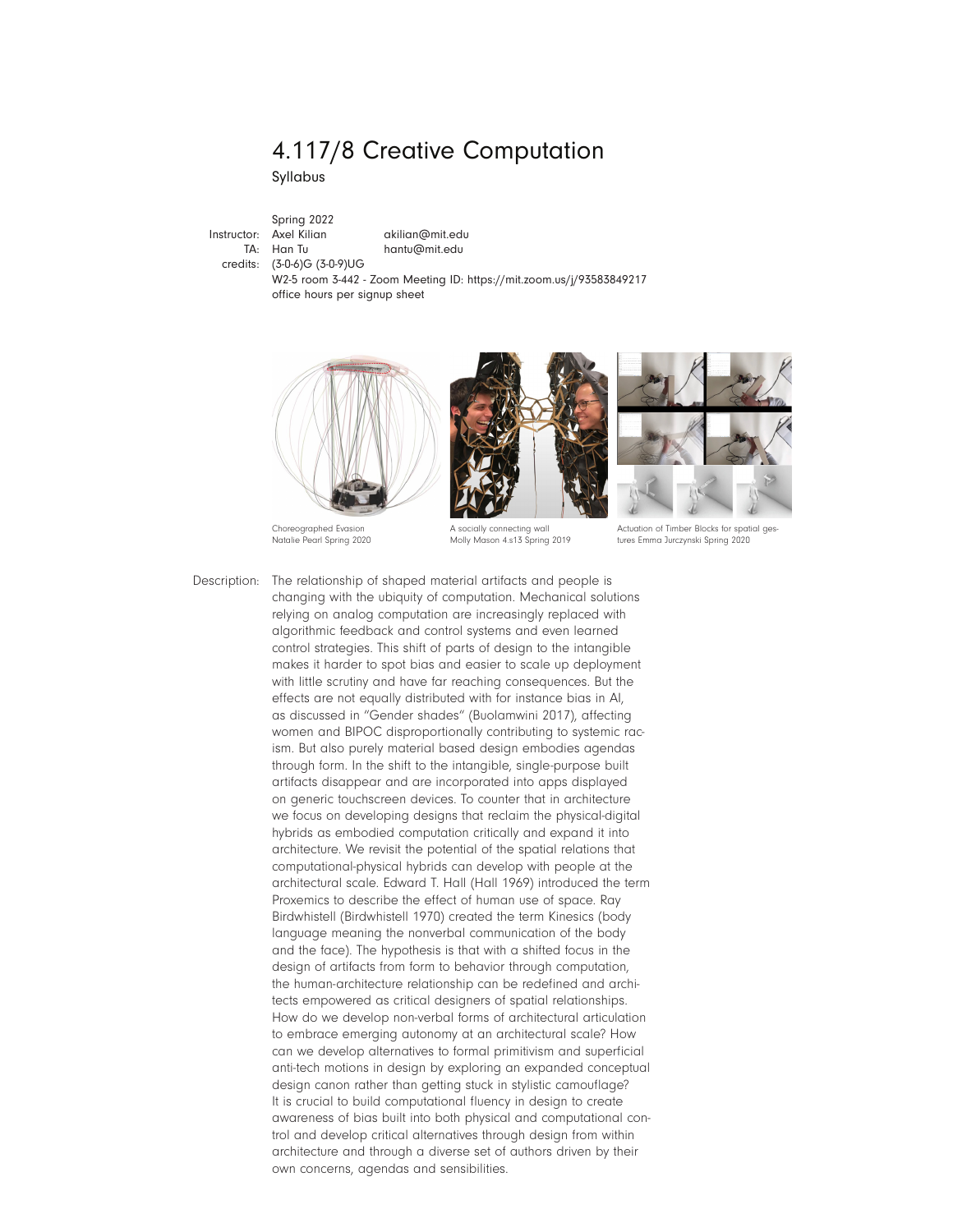- Assignment summaries A sequence of assignments structures the development of a prototype that is an exploration of the human interaction with computational artifacts and their extension from material form to behavioral entities.
	- (A) Fabricate a physical object at 1:1 scale that engages with the human body in space driven by an agenda of your choice. Document your spatial interaction with the object. (B) Translate your physical object into a parametrically defined geometry in Grasshopper. What is your parametric approach, what of your agenda can geometry capture? How do you capture the object-person relationship in space parametrically? Discuss how the object's agenda is embodied in your physical object's form. Assignment 1A + B
		- Assignment 2 As an extension to your initial embodied form, substitute at least one formal feature of your object with an actuated one using the arduino platform and a form of actuation. Reflect on how actuated variability has an impact on the character of the piece. Does flexibility expand its agenda? Does change make it more arbitrary? Does a person engage differently with your object? Consider the architectural potential of your actuated object. Think of it as an entity with character not as a component. It must be a singular standalone installation, conceptually complete as built somewhat like a micro architecture. How does it actuate, where does it derive its energy from, how do you setup and exploit the singular degree of freedom for change?
		- Assignment 3 Develop your project further with the addition of sensing and its careful integration into the physical setup of your construct – how do you capture the presence and action of people? Is it through visual cues, through direct or indirect measures of matter like vibration or changes in the distribution of forces or temperature? Is it a boolean type sensing or a continium? How do you define the threshold for change? How does the sensing range enable the object to include space beyond its physical reach - and how does it affect its physical form?
		- Assignment 4 For the final assignment, link your physical prototype through firefly/processing to an interactive grasshopper or processing geometry that extends it in scale and/or conceptually. Add a layer of autonomy through simple decision making based on sensor readings and memory. The goal is to extend your object's formal agenda through behavior into time.
			- Final Paper Final technical paper write up of the overall project development.
		- Intro computation lab form geometry handout assignment 1 Schedule draft: 2/2
			- 2/9 Presentation assignment 1A lab grasshopper
			- 2/16 Intro Interactivity Presentation assignment 1B handout assignment 2
			- 2/23 Proposal presentation assignment 2 Lab Arduino electronics
			- 3/2 Update presentation assignment 2 Lab actuation
			- 3/4 Add Date
			- 3/9 Final Presentation assignment 2 handout assignment 3
			- 3/16 Proposal presentation assignment 3 Lab sensing
			- 3/23 Spring Break
			- 3/30 Update presentation assignment 3 Lab networking
			- 4/6 Final Presentation assignment 3 Handout assignment 4
			- 4/13 Proposal presentation assignment 4 Lab Firefly linking geometry-electronics
			- 4/19 Drop Date
			- 4/20 Lab state machines/memory data structures/processing
			- 4/27 Update presentation assignment 4 Lab Larger scale prototypes-simulation
			- 5/4 Lab Technical paper writing
			- 5/11 no class meetings allowed for MArchs
			- 5/13-18 Final Review Assignment 4 + Final Paper date scheduled by registrar in final exam week

Grading: Participation 10% Assignment 1 20% Assignment 2 20% Assignment 3 20% Assignment 4 20% Paper report 10%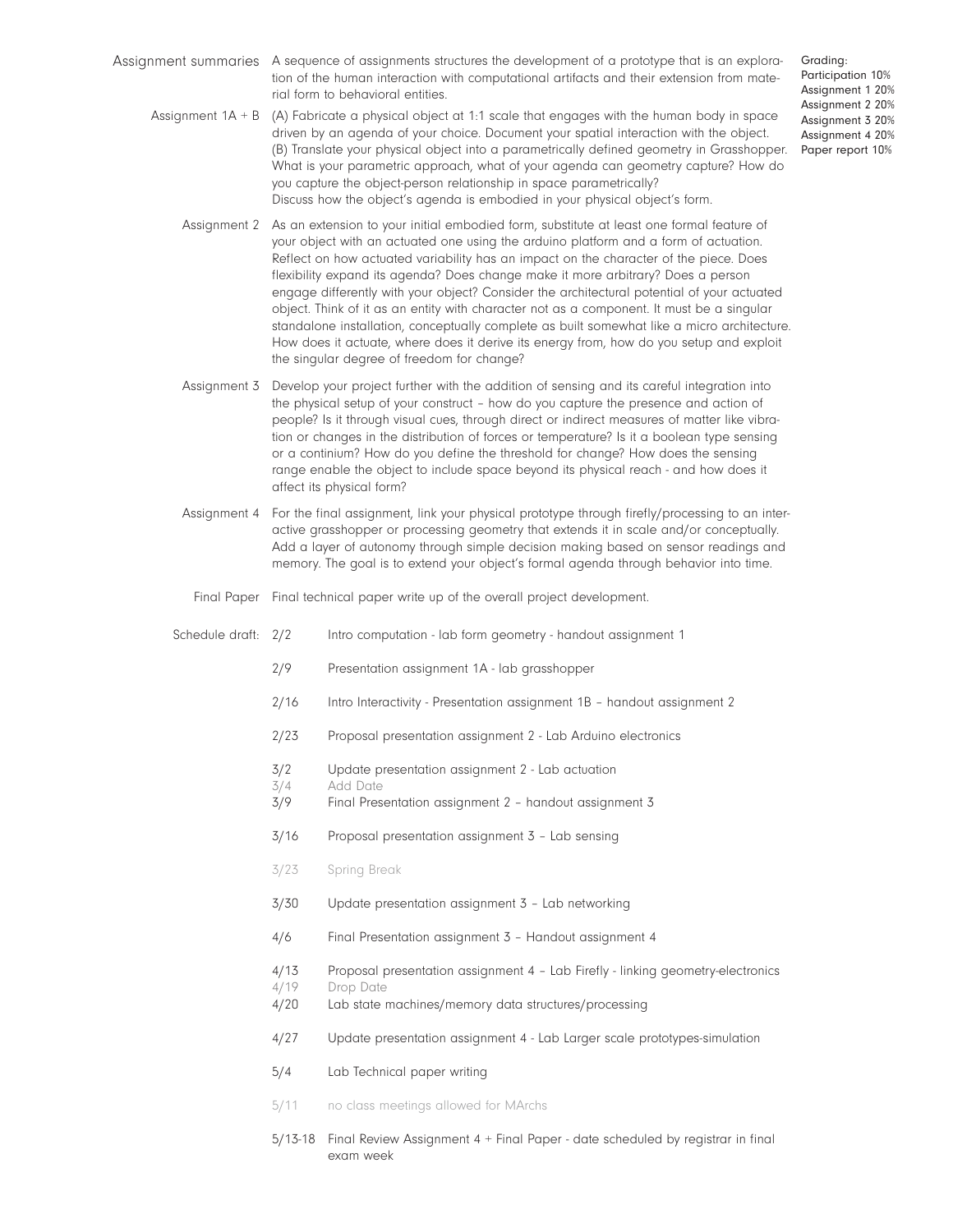A. Bajcsy, D. Losey, M. O'Malley, and A.D. Dragan. Learning Robot Objectives from Physical Human Interaction. Conference on Robot Learning (CoRL), 2017 References:

> Bier, Henriette., 2014, "Robotic Building(s)", Next Generation Building 1 (2014) 83–92 83, DOI: 10.7564/14-NGBJ8

> Bier, Henriette, 2011. "Robotic environments", In Proceedings of the 28th international symposium on automation and robotics in construction, 863–868

> Birdwhistell, Ray L., 1918-1994. Kinesics and context;essays on body motion communication Philadelphia, University of Pennsylvania Press [1970

> Bostrom, Nick, "THE ETHICS OF ARTIFICIAL INTELLIGENCE ", Cambridge Handbook of Artificial Intelligence, eds. William Ramsey and Keith Frankish (Cambridge University Press, 2011)

Braitenberg, V. (1984). Vehicles: Experiments in synthetic psychology. Cambridge, MA: MIT Press

Brooks, Rodney. A.,(1991) "Intelligence without representation", Artificial Intelligence 47, 139–159

Buolamwini, Joy Adowaa (2017). Gender shades : intersectional phenotypic and demographic evaluation of face datasets and gender classifiers

Duffy, Brian R., 2003, "Anthropomorphism and the social robot", robotics and autonomous systems 42

Dunne, Anthony, Raby, Fiona, Speculative Everything: Design, Fiction, and Social Dreaming, 2013

Dunne, Anthony, Raby, Fiona, Dunne & Raby Robot 1 from the Technological Dreams Series: no 1, Robots project (Model) 2007

Eng, K., Mintz, M., Verschure, P. F M J, 2005, "Collective Human Behavior in Interactive Spaces", International Conference on Robotics and Automation.

Eng, K., Klein, D., Baebler, A., Bernardet, U., Blanchard, M., Costa, M., Delbrueck T., Douglas R., J., Hepp, K., Manzolli, J., Mintz M., Roth, F., Rutishauser, U., Wassermann, K., Whatley, A.M., Wittmann, A., Wyss, R., Verschure, P., F.M.J., 2003, "Design for a brain revisited: The Neuromorphic Design and Functionality of the interactive space 'Ada'", Reviews in the Neurosciences, 14, 145-180.

Fox, Michael, Kemp, Miles, "Interactive Architecture", 2010, Princeton Architectural Press

Gajamohan, Mohanarajah. Merz, Michael. Thommen, Igor. D'Andrea, Raffaello. (2012). "The Cubli: A Cube that can Jump Up and Balance", 2012 IEEE/RSJ International Conference on Intelligent Robots and Systems October 7-12, 2012. Vilamoura, Algarve, Portugal.

Green, Keith Evan and Gross, Mark, 2012, "Architectural Robotics, Inevitably", Interactions Magazine xix,1 January February.

Hall, Edward T. (Edward Twitchell), 1914-2009 "Beyond culture".

Hall, Edward T. (Edward Twitchell), 1914-2009. The silent language. Garden City, N.Y., Doubleday, 1959.

Hall, Mildred Reed., Hall, Edward T. "The fourth dimension in architecture : the impact of building on man's behavior : Eero Saarinen's administrative center for Deere & Company, Moline, Illinois "

Joo, H., Simon, T., Li, X., Liu, H., Tan, L., Gui, L., Banerjee, S., Godisart, T., Nabbe, B., Matthew, I., Kanade, T., Nobuhara, S., and Sheikh, Y., (2015), "Panoptic Studio: A Massively Multiview System for Social Interaction Capture", 2015 ICCV.

Kantayya, Shalini (director), (2020), "CODED BIAS: A DOCUMENTARY", about poet and computer scientist Joy Buolamwini and how she uncovers racial and gender bias in AI systems

Mindell, D., (2015), "Our Robots, Ourselves – Robots and the Myths of Autonomy", Viking.

Nagpal,Radhika, (2002), Programmable Self-Assembly Using Biologically-Inspired Multi agent Control, AAMA, 02, Bologna Italy

Pallasmaa, Juhani. The eyes of the skin: architecture and the senses. John Wiley & Sons, 2012.

Pottmann, H., Asperl, A., Hofer, M., Kilian, A., Architectural Geometry, Bentley Institute Press, 2007

Turing, Alan , (1950 ), "COMPUTING MACHINERY AND INTELLIGENCE, "Can machines think", Computing Machinery and Intelligence. Mind 49: 433-460.

Grasshopper3d.com arduino.cc http://www.fireflyexperiments.com/ https://www.food4rhino.com/ rhino3d.com processing.org http://kangaroo3d.com/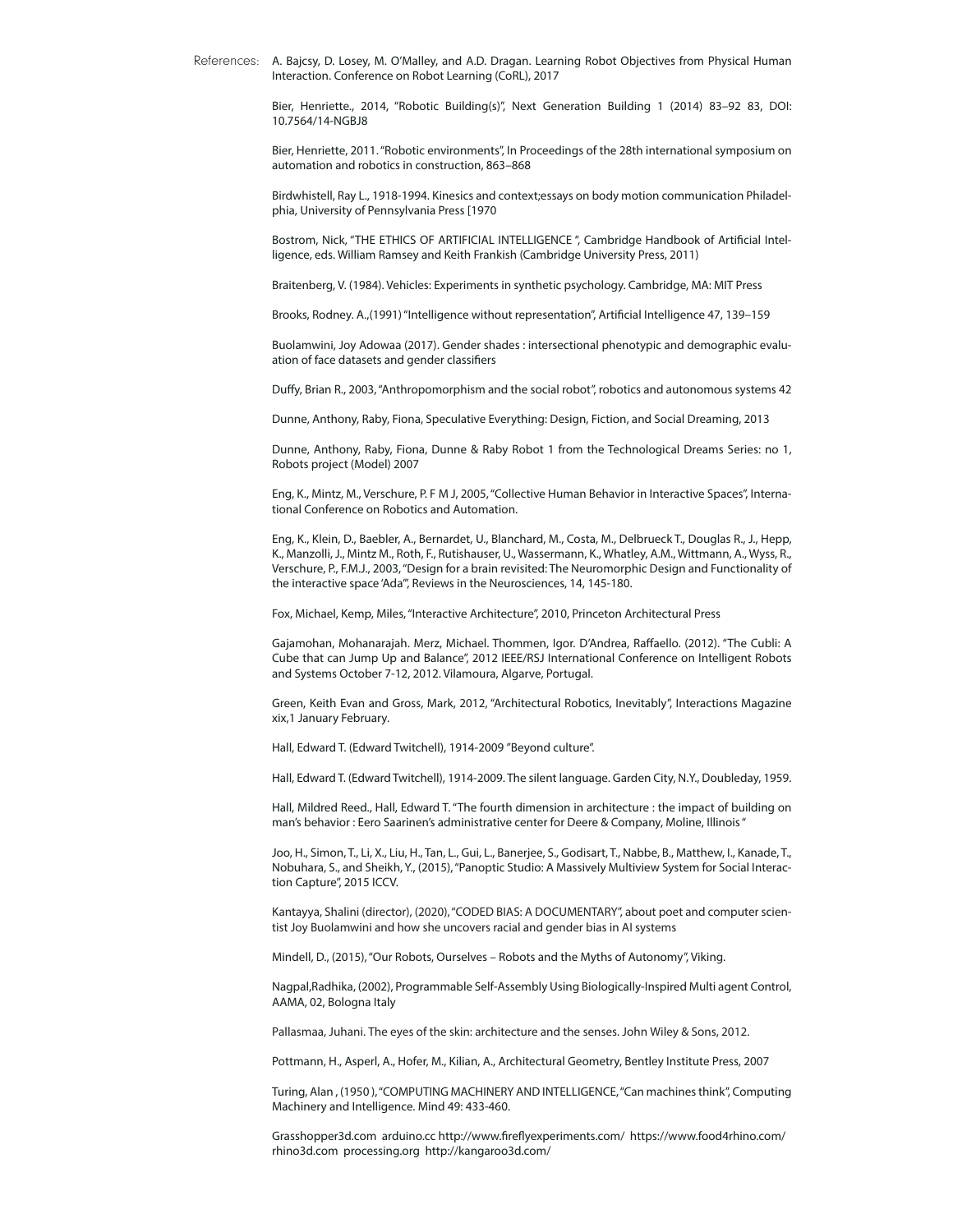# Backup Plans in terms of learning continuity regrading Covid

We will make an effort to record all course sessions via zoom both for future reference and for anyone who maybe out in isolation or sick at any time. We will also support isolating students as good as we can to help them keep up with the course material. If the instructor has to isolate we will shift the course to remote via the posted zoom room and use the established digital tools slack and dropbox to continue teaching and collaborating. Everything else will happen in person as it stands now.

#### Learning Objectives:

The course consists of four assignments expanding the concept of embodied computation from matter to behavior. Students should be able to engage with an increasing level of design research through iterative prototypes and move fluidly between different modes and scales of operation. At the core of the course is the Experimentation with different physical and electronic media to develop design prototypes and to reflect critically on its implications for design. A technical final paper is expected in documenting the final outcome and semester progress.

#### Completion Requirements:

Completion of each of the assignments, rigor in process and clarity in representation, as well as the overall progress of the semester (including attendance) will be fundamental to completing the course.

## Evaluation Criteria and Grading:

All students are expected to attend all synchronous classes and participate in presentation updates, final presentations and discussion of presented work. If attending the synchronous class is not possible please contact the instructor beforehand to arrange an alternative. Regular attendance of synchronous weekly sessions is crucial for design development and live project discussions.

The following criteria will be used for the evaluation of student's work, both in terms of helping their progress and in final grading. (01) Thesis: How clearly is the student articulating the conceptual intentions? (02) Translation of Thesis: How well is the student using their thesis to develop a design response to given problems? (03) Representation Appropriateness: How well matched is their choice of representational means to their intentions? (04) Prototyping Quality: How accomplished are they with drawing, modeling, digital representation, and prototyping? (05) Oral Presentation Skills: How clearly are they presenting their ideas orally, whether at their desk, in class discussions, or to a more formal jury? (06) Participation in Discussions: How actively and how constructively are they involved in class discussions, both formally and informally? (07) Response to Criticism: How do they effectively take advantage of criticism from instructors, classmates and outside jurors? (08) Auto-Critical Skills: To what extent are they able to critique their own work regularly and effectively? (09) Attendance - attendance to all classes is mandatory, please email beforehand for excused absence.

A: Excellent - Project surpasses expectations in terms of inventiveness, appropriateness, verbal and visual ability, conceptual rigor, craft, and personal development. Student pursues concepts and techniques above and beyond what is discussed in class.

B: Above Average - Project is thorough, well researched, diligently pursued, and successfully completed. Student pursues ideas and suggestions presented in class and puts in effort to resolve required projects. Project is complete on all levels and demonstrates potential for excellence.

C: Average - Project meets the minimum requirements. Suggestions made in class are not pursued with dedication or rigor. Project is incomplete in one or more areas.

D: Poor - Project is incomplete. Basic skills including graphic skills, model-making skills, verbal clarity or logic of presentation are not level-appropriate. Student does not demonstrate the required design skill and knowledge base.

F: Failure - Project is unresolved. Minimum objectives are not met. Performance is not acceptable. This grade will be assigned when you have excessive unexcused absences.

## Diversity

MIT values an inclusive environment. I hope to foster a sense of community in this classroom and consider this classroom to be a place where you will be treated with respect. I welcome individuals of all backgrounds, beliefs, ethnicities, national origins, gender identities, sexual orientations, religious and political affiliations – and other visible and nonvisible differences. All members of this class are expected to contribute to a respectful, welcoming, and inclusive environment for every other member of the class. If this standard is not being upheld, please feel free to speak with me.

#### Writing Center

The WCC at MIT (Writing and Communication Center) offers free one-on-one professional advice from communication experts. The WCC is staffed completely by MIT lecturers. All have advanced degrees. All are experienced college classroom teachers of communication. All are all are published scholars and writers. Not counting the WCC's director's years (he started the WCC in 1982), the WCC lecturers have a combined 133 years' worth of teaching here at MIT (ranging from 4 to 24 years). The WCC works with undergraduate, graduate students, post-docs, faculty, staff, alums, and spouses. The WCC helps you strategize about all types of academic and professional writing as well as about all aspects of oral presentations (including practicing classroom presentations & conference talks as well as designing slides). No matter what department or discipline you are in, the WCC helps you think your way more deeply into your topic, helps you see new implications in your data, research, and ideas. The WCC also helps with all English as Second Language issues, from writing and grammar to pronunciation and conversation practice.

The WCC is located in E18-233, 50 Ames Street). To guarantee yourself a time, see the WCC's page About Appointments where you can then schedule an appointment online."